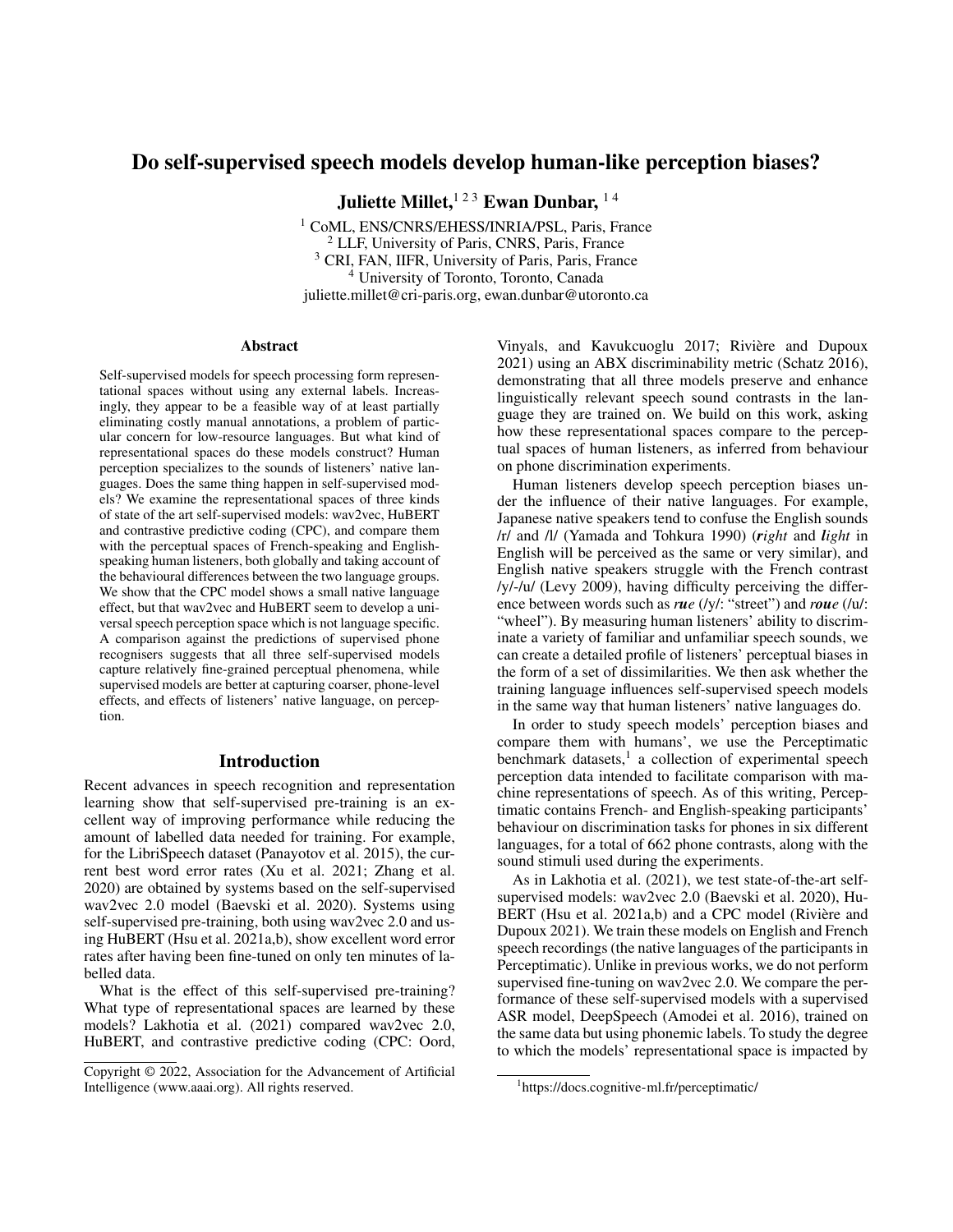properties of speech per se, we also train the same models on recordings of acoustic scenes not including human vocalisations (environmental noises, animal sounds, music, and so on). We use mel-frequency cepstrum coefficients (MFCCs) as an acoustic baseline.

We show that the learned features are better than generic acoustic features, not only for applied tasks like phone recognition, but also for modelling effects of acoustic similarity on human speech perception. However, the models' representational spaces, while similar to those of humans, miss two critical properties: categorical effects of phones, and a strong influence of native (training) language.

All our code and data are freely available.<sup>2</sup>

### Related work

We are not the first to compare speech models' representational spaces with humans. Feather et al. (2019) used metamers as a tool to compare deep neural networks with humans. In a comparison between three speech recognition models, including a fine-tuned wav2vec 2.0 model, Weerts et al. (2021) showed that wav2vec 2.0 was the best at matching human low-level psycho-acoustic behaviour. However, the model showed clear differences with respect to humans—showing, for example, heightened sensitivity to band-pass filtering and an under-reliance on temporal fine structure.

To perform a comparison at a slightly higher level of speech perception, Scharenborg et al. (2018) visualised a supervised ASR model's internal representations of different speech sounds to investigate its adaptation to new ambiguous phone categories and compare it to humans' behaviour.

Multiple datasets containing human behavioural data have been collected and openly released to encourage comparison of models with humans. It is for this reason that the Interspeech 2008 Consonant Challenge (Cooke and Scharenborg 2008) and the OLLO database (Meyer et al. 2010), containing humans' phone identification behaviour in different paradigms, were created. This is also the case for the datasets making up the Perceptimatic database (Millet, Jurov, and Dunbar 2019; Millet and Dunbar 2020a,b; Millet, Chitoran, and Dunbar 2021) that we employ in this article, which were individually used to study less well-performing models than the ones we use here.

More than just informing us on the kind of information speech models learn, comparing them with humans can have a broader impact on our knowledge on how human perceive speech, and how they learn to do so. Schatz et al. (2021) showed, for example, that a simple self-supervised speech model reproduces the reduced sensitivity to the English [r]/[l] contrast when trained on Japanese speech recordings. Pointing to the fact that the model used lacks abstract phone categories, the authors proposed an alternative to standard explanations of early phonetic learning in infants, which rely heavily on the notion of phone categories.

With a similar method, Matusevych et al. (2020) tested the ability of various self-supervised speech models to re-

produce infants' discrimination behaviour in multiple languages for a small set of pairs of sounds. However, no quantitative comparison with behavioural data was made. Within the same test framework, Schatz and Feldman (2018) showed that a neural network trained to perform phone recognition was better at reproducing human discrimination behaviour than an HMM-GMM model, focusing once again on the [r]/[l] pair of sound for Japanese and English native speakers, and on vowel length differences which are informative for the former but not for the latter.

# Methods

# Human ABX test

Our probes of human speech perception use ABX phone discrimination tests, in which participants hear three speech extracts: A, B and X (an  $A/B/X$  triplet). A and B always differ in exactly one phone, and X is always (a distinct recording of) the same sequence of phones as either A or B (for example, A: /pap/, B: /pip/, X: /pap/). We ask the participants to indicate which of the first two sounds (A or B) is the most similar to the last sound  $(X)$ . The ability of the participants to select the correct (*target*) rather than the distractor (*other*) speech extract indicates how well the population tested can discriminate the two phone categories  $p_1$  and  $p_2$  that *target* and *other* belong to (in our example, /i/ and /a/). We call  $p_1:p_2$  a **contrast**. In this paper, we examine the results of monolingual French- and English-speaking participants.

### Using models to predict

As in previous works (Millet, Jurov, and Dunbar 2019; Millet and Dunbar 2020a,b; Millet, Chitoran, and Dunbar 2021), to test models in the same way as participants, we extract the a representation  $M$  for each of the three stimuli making up each A/B/X triplet in the experiment. We compute, for a triplet **target/other/X**, each model's  $\Delta$ -value:

$$
\Delta = DTW(M_{other}, M_X) - DTW(M_{target}, M_X) \quad (1)
$$

with DTW being a distance obtained using dynamic time warping to aggregate a frame-level cosine distance along the warping path. The larger (more positive) the ∆-value obtained, the better the model is at discriminating the target and other phone categories. In our comparison between humans' and models' discrimination behaviour, we will generally use the raw  $\Delta$ -values. The accuracy of the model on a specific triplet, independent of human listeners' behaviour, can also be computed by considering the model to be correct if the corresponding ∆ value is greater than zero and incorrect otherwise. Below, we will refer to this objective accuracy as an ABX score.

### Models

We compare self-supervised speech models to see if the representational spaces they develop during training on a language resemble humans' perceptual spaces. We choose to test three state-of-the-art self-supervised models: contrastive predictive coding (CPC), the basis for the current best-performing systems on the Zero Resource Speech Challenge evaluation (Dunbar et al. 2021); wav2vec 2.0; and a

<sup>&</sup>lt;sup>2</sup>https://github.com/JAMJU/Sel\_supervised\_models perception biases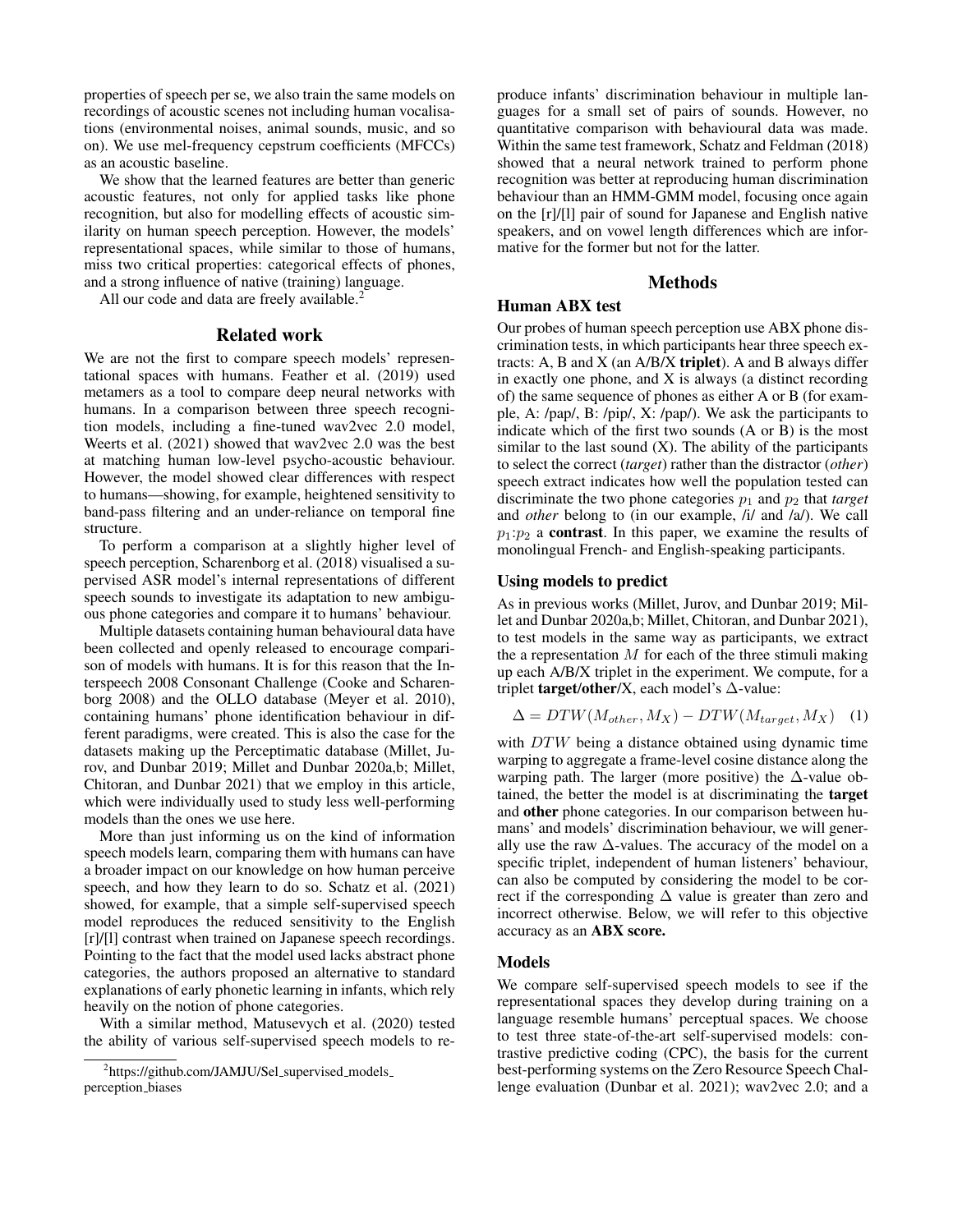HuBERT model. These last two obtain excellent word error rates on the task of semi-supervised speech recognition (self-supervised pretraining plus supervised fine-tuning on a small corpus). Models are trained on either French or English recordings, and on recordings of acoustic scenes (nonspeech). We use classic acoustic features as a baseline, using the first 13 mel-frequency cepstrum coefficients (MFCCs), calculated using LIBROSA, $3$  with a window of 25 ms and a stride of 10 ms. We also train DeepSpeech (Amodei et al. 2016) as a supervised reference.

Contrastive predictive coding We use a light version of a model that uses contrastive predicting coding (CPC: Rivière et al. 2020). This model is smaller than HuBERT or wav2vec 2.0, as it is only made up of 5 convolutions (the encoder) and one LSTM layer (the sequence model). It is trained using a contrastive loss. For a sequential input  $x = (x_1, \ldots, x_t, \ldots, x_T)$ , at time t, given the output of the sequential model, the loss pushes the model to distinguish the K next outputs of the encoder in the future from randomly sampled outputs from another part of  $x$ . The detailed loss can be found in Appendix. We use the output of the sequence model as representations for the CPC model.

Wav2vec 2.0 We test wav2vec 2.0 (Baevski et al. 2020). The model is made up of three elements: an encoder, a quantizer, and a decoder. The encoder is made up of five convolutional layers, the quantizer is a dictionary of possible representations, and the decoder is made up of 12 transformer layers. When an input  $z$  is given to the quantizer, it outputs the representation  $q$  from the dictionary that is the closest to the input. For an input  $x$ , wav2vec 2.0 uses the encoder to transform it into  $z$ , which is then quantized into  $q$ , and in parallel z is directly passed to the decoder to obtain a context representation c.

Like the CPC model, wav2vec 2.0 is trained using a contrastive loss  $L_m$ . Unlike the CPC model, it uses masking. Given a decoder representation of the context around some masked time step  $t$ , the loss pushes the model to identify the true quantized speech representation  $q_t$  from among a set of K+1 quantized candidate representations  $\tilde{\mathbf{q}} \in \mathbf{Q}_t$  including  $q_t$  and K distractors uniformly sampled from other masked time steps in the same utterance (see Appendix for details). We analyse the fifth layer of the decoder.

HuBERT We also test a HuBERT model (Hsu et al. 2021a,b). This model uses exactly the same architecture as wav2vec 2.0 (except for the quantizer, which is not used), but with a different objective. Its training relies on an unsupervised teacher  $h$  (in our case, a K-means algorithm) that assigns a cluster label to each frame. Formally, we have  $h(X) = Z = [z_1, ... z_T]$ , with  $z_t$  a C-class categorical variable. HuBERT is trained to guess this cluster assignment for masked and unmasked frames at the same time. The detailed loss can be found in Appendix.

The unsupervised teacher  $h$  is initially a K-means clustering on MFCCs. After a round of training using this initial teacher, h is replaced by a K-means model trained on the output of the sixth transformer layer of the model, and training restarts from scratch. We analyse the output of the sixth transformer layer.

Supervised reference: DeepSpeech As a supervised reference system, we test a trained DeepSpeech model (Amodei et al. 2016). This model is not too intensive to train, is known to obtain reasonable ASR results, and has previously been compared to human speech perception (Millet and Dunbar 2020b; Weerts et al. 2021). We train it to generate phonemic transcriptions.

DeepSpeech is composed of two convolutional layers followed by five RNN layers and a fully connected layer. The model is trained using spectrograms as input and a CTC loss, without a language model. We use representations extracted from the fourth RNN layer of the model, as it seems to give the best results, both in terms of absolute phone discriminability and for predicting human behaviour.

# Comparing humans and models' perceptual space

In order to compare humans' and models' perceptual spaces, we use two metrics (Millet, Chitoran, and Dunbar 2021): the **log-likelihood**  $(\ell\ell)$  of a binary regression model on the experimental responses, and the **Spearman's**  $\rho$  correlation between the average of the model's  $\Delta$ -values and participants' accuracies averaged within each phone contrast. These allow for predictions at two levels of granularity: the discriminability of individual experimental items  $(\ell\ell)$  and the overall discriminability of pairs of phones  $(\rho)$ . In the default (native) setting, French-trained models are used to predict French-speaking participants' discrimination results, and similarly for English. See below for details.

For each model tested (see Models), we fit a probit regression to predict the binary responses of the participants (coded as correct or incorrect) using as a predictor the  $\Delta$ values obtained from the model's representational space. In addition to a global intercept, the regression has other predictors to account for various nuisance factors: whether the right answer was  $A(1)$  or  $B(0)$ ; the order of the trial in the experimental list; a categorical predictor for the participant; and another for the Perceptimatic subset the result belongs to. We fit the model with an L1 regularisation (lasso). The  $\ell\ell$  is obtained from the fitted regression model: the larger (less negative) the  $\ell\ell$ , the better the given model's  $\Delta$  values predict the experimental data; thus, the more similar the model's representational space is to the perceptual space of the experimental participants.

We complement the log-likelihood metric with a correlation statistic. We compute the Spearman correlation  $(\rho)$ , a correlation between the ranks of participants' accuracies and models' ∆-values, both averaged at the level of the phone contrast (zero indicates no correlation, one indicates a perfect monotonic relation). This measure averages out effects of individual A/B/X stimuli below the level of the phone contrast.

# Comparing native language biases

Beyond global measures of how well models' representational spaces correspond to human listeners' perceptual

<sup>&</sup>lt;sup>3</sup>https://librosa.org/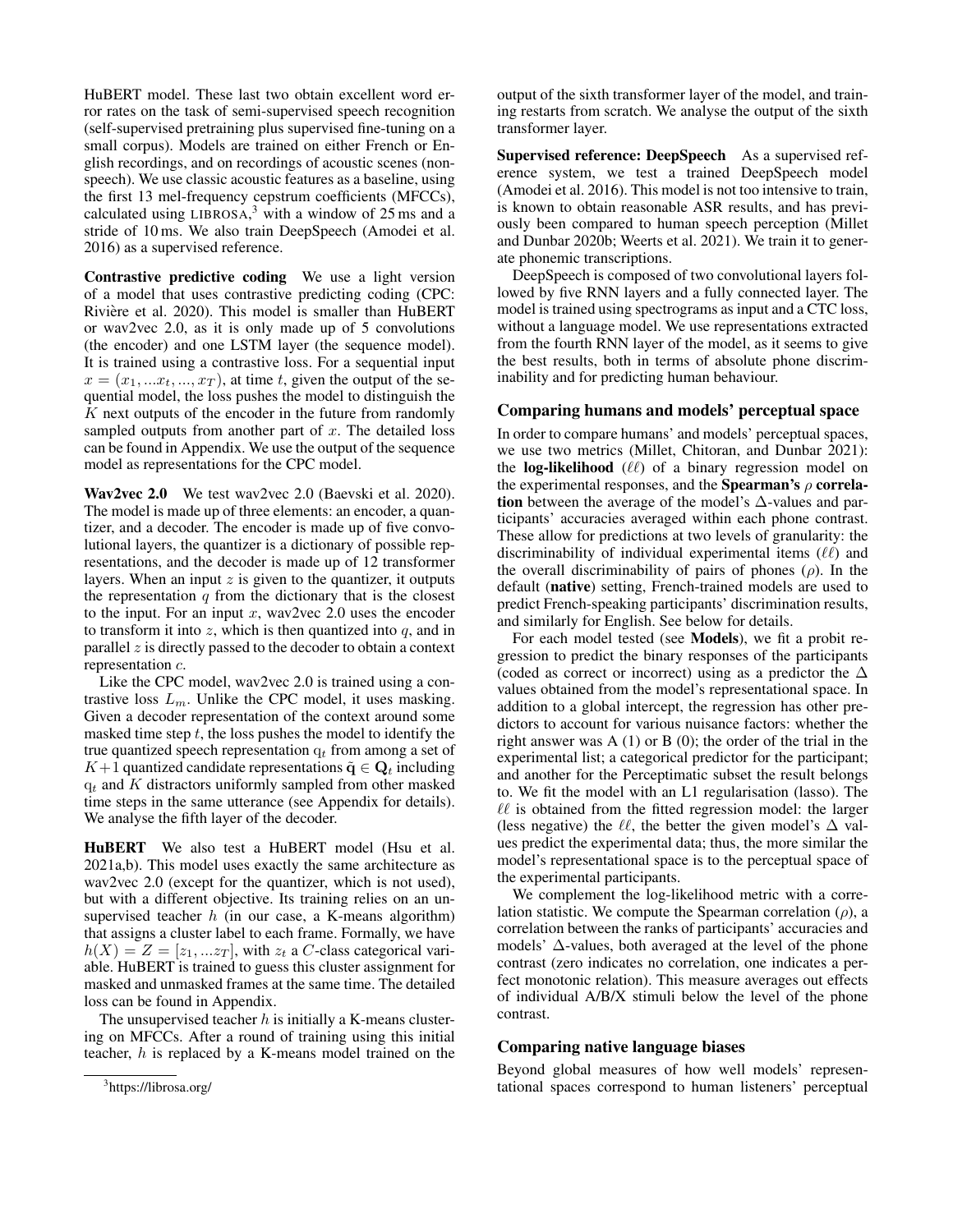spaces, we seek to assess how well the models reproduce group differences caused by the participants' native languages.

A very simple way to study the impact of the training language on models' representational spaces would assess objectively whether French-trained models discriminate French-language A/B/X triplets better than do English models, and vice versa. However, not all native-language contrasts are created equal: some French contrasts are more difficult than others, even for French-speaking participants. Furthermore, this limits our evaluation to native-language stimuli.

Another possible approach would be to see if Englishtrained models predict English-speaking participants better than French-trained models, and vice versa. However, a problem arises with this method for comparing models if training a specific model on a specific language results in predictions that are globally better than other training configurations—that is, better at predicting *both* Frenchand English-speaking participants. Thus, this analysis can be hard to interpret. We show results in the appendix, but we do not present them in the main text for the sake of clarity.

To address this interpretation problem, we present a method which uses the models to directly predict the relative difficulty of contrasts across the two participant groups. We first normalise the ∆ values obtained by each model by dividing by their standard deviation (within model/training condition, across all A/B/X triplets), in order to put the  $\Delta$ values on the same scale for the two models. We average the normalised  $\Delta$  values by contrast. We then calculate the overall accuracies for each phone contrast in the listening experiment.

We calculate difference scores: for each phone contrast, we subtract an English model's average ∆ values from the average ∆ value for the corresponding French-trained model. We do the same with the English-speaking and the French-speaking participants' contrast-level accuracy scores. This yields a measure of the *native language effect* for each phone contrast, for each model, and similarly for the human participants.

For each model, we compute a Pearson correlation between its phone-level native language effects and those of human listeners. The closer the correlation is to one, the better the phone-level native language effects are captured by a given model.

Because this score calculates a native language effect independently for the models and for the participants, it is not susceptible to the same confounds as an approach which would derive the native language effect from a comparison of two different (and thus not necessarily comparable) models' fit to the data. Note, however, that the approach we propose is restricted to predicting phone-level effects of native language.

# Experiments

# The Perceptimatic dataset

For the human data, we use five experiments from the Perceptimatic benchmark dataset,<sup>4</sup> containing the results of French- and English-speaking participants results on ABX phone discrimination experiments. Stimuli come from French, English, Brazilian Portuguese, Turkish, Estonian, and German, and test a variety of contrasts between vowel and consonant sounds, some of which are familiar, and some of which are unfamiliar, to the listeners. The five datasets use different kinds of stimulus triplets, including short threephone extracts cut from running speech (Zero Resource Speech Challenge 2017 and Pilot July 2018 datasets), as well as read-speech nonwords, which highlight English consonants and vowels (Pilot August 2018), compare English with French vowels in a crosslinguistic task (Cogsci-2019), or highlight vowel contrasts in a variety of languages (WorldVowels). The combined dataset contains 4231 distinct triplets (each of which is sometimes presented to participants in the order target/other/X, sometimes in the order other/target/X), which test 662 phone contrasts, and contains data from 259 French-speaking participants and 280 English-speaking participants (not the same participants for all stimuli).

# Model training

The models introduced above are trained using 600-hour subsets of the English and the French CommonVoice datasets (Ardila et al. 2019). To train DeepSpeech as a phone recognizer, the text transcriptions included in CommonVoice are phonemized using  $eS$  peak NG.<sup>5</sup> When English-trained models are used to predict English-speaking participants' results and French-trained for French-speaking participants', we refer to the trained models as **nat-cpc**, **nat-w2v**, **nat**hub, and nat-deep.

To measure the impact of training on speech versus nonspeech audio, the self-supervised models are also trained on a 595-hour subset of the Audioset dataset (Gemmeke et al.  $2017$ ) containing no human vocalizations.<sup>6</sup> We refer to these models as aud-cpc, aud-w2v, and aud-hub.

Each dataset is split randomly into train (80%), test (10%) and validation (10%). All recordings are resampled at 16000Hz and transformed into mono using sox.<sup>7</sup>

For the CPC model, we use the Facebook Research implementation<sup>8</sup> with all the default parameters. We train the model for 110 epochs and take the models that present the best loss on the validation set.

For wav2vec 2.0, we use the Fairseq Base implemen- $\tau$  tation,<sup>9</sup> using the LibriSpeech configuration. We train the

4 See https://docs.cognitive-ml.fr/perceptimatic/ for access to, and more detailed descriptions of, the data.

 ${}^{6}$ A complete list of the labels kept can be found in the [anonymous for review] Github repository for the paper.

7 http://sox.sourceforge.net/

9 https://github.com/pytorch/fairseq/tree/master/examples/ wav2vec

<sup>5</sup> https://github.com/espeak-ng/espeak-ng

<sup>8</sup> https://github.com/facebookresearch/CPC audio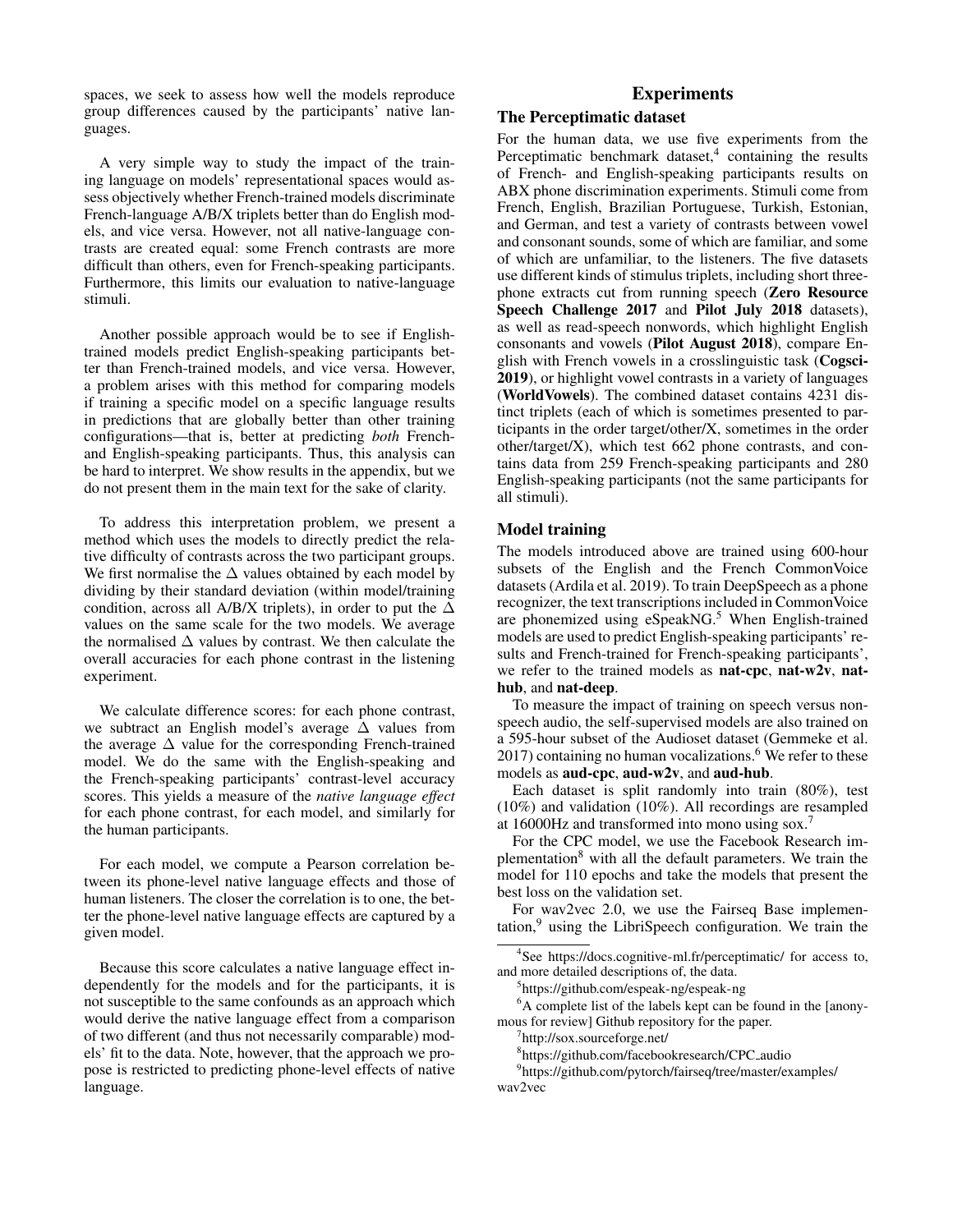models for 400k updates and take the model with the best loss on the validation set.

For HuBERT, we also use the Fairseq Base implementation<sup>10</sup> and the LibriSpeech configuration. Following (Hsu et al. 2021a), our first-pass training takes its unsupervised teacher labels from a K-means algorithm with 50 clusters on the MFCCs for 10% of the training set, training for 250k updates. We then extract the representation of the training set from the sixth transformer layer and use these representations to train a new K-means with 100 clusters and re-train the model using these categories as the teacher for 450k updates. We use the model with the best loss on the validation set.

We use a PyTorch implementation of DeepSpeech.<sup>11</sup> We train the models for 150 epochs and take the checkpoint that produces the best result in term of Phone Error Rate (PER) on the validation set. We use specaugment (Park et al. 2019) to improve the model performance. The French model obtains 7.8% PER on the French test set and the English model obtains 22.75% PER on the English test set.

# Results

In all graphs, statistical significance of comparisons is evaluated by bootstrapping over participants' results  $(N =$ 10000); redundant statistical comparisons are omitted for clarity (i.e.  $C > A$  is omitted when  $C > B$  and  $B > A$ ). Confidence intervals shown are 95% bootstrap intervals.

### Overall accuracy

Before using models' representational spaces to predict human discrimination behaviour, we look at how well models discriminate phones in their training language. We use the sign (positive/negative) of the  $\Delta$  values to calculate the objective accuracy of selecting the target phone (ABX scores). For interpretability, we calculate scores only on the subsets of Perceptimatic containing monolingual English and French stimuli which were presented to listeners in their native language (Zero Resource Speech Challenge 2017, WorldVowels, and Pilot August). Results are shown in Table 1. In general, native self-supervised models obtain scores as good as or better than the supervised reference and human listeners, with a small preference for the wav2vec 2.0 model. They show a clear improvement over the corresponding models trained on acoustic scenes (non-speech). Certain datasets present more difficulties for the self-supervised models relative to DeepSpeech—notably, the English readspeech nonwords (from the WorldVowels and Pilot August subsets). Further details can be found in the appendix.

# Predicting human listeners

To assess how well self-supervised models' representational spaces match humans' perceptual spaces for speech, we compute the log-likelihood  $(\ell\ell)$  and the Spearman correlation  $(\rho)$  metrics over the entire Perceptimatic dataset (see Comparing humans and models' perceptual space) in the

 $10$ https://github.com/pytorch/fairseq/tree/master/examples/ hubert

|             | Zero |      | Vowels |      | PilotA |
|-------------|------|------|--------|------|--------|
|             | Fr   | En   | Fr     | En   | En     |
| Humans      | 0.84 | 0.80 | 0.80   | 0.84 | 0.74   |
| <b>MFCC</b> | 0.76 | 0.77 | 0.73   | 0.76 | 0.88   |
| DpSpeech    | 0.82 | 0.83 | 0.75   | 0.87 | 0.94   |
| <b>CPC</b>  | 0.85 | 0.85 | 0.67   | 0.83 | 0.85   |
| AudioSet    | 0.76 | 0.74 | 0.55   | 0.72 | 0.66   |
| way2yec     | 0.88 | 0.88 | 0.71   | 0.83 | 0.84   |
| AudioSet    | 0.76 | 0.73 | 0.53   | 0.71 | 0.78   |
| HuBERT      | 0.87 | 0.87 | 0.76   | 0.83 | 0.82   |
| AudioSet    | 0.77 | 0.78 | 0.57   | 0.77 | 0.74   |

Table 1: ABX scores on three subsets of the Perceptimatic dataset, each containing a French and an English subset; the larger (closer to one) the better. Scores are averages over the per-triplet accuracies. Models are native-language models except those trained on AudioSet. Bold scores are the best in the column.

native-language training condition. Results can be seen in Figure 1.

For the  $\ell\ell$  metric, wav2vec 2.0 does at least as well as, or (for French) somewhat better than, the supervised reference at modelling human listeners' perceptual confusions; most native self-supervised models perform similarly. Selfsupervised models appear to learn representational spaces at least as similar to human native listeners' as our supervised phone recogniser when measured in this way.

The  $\rho$  metric, which correlates models' with humans' average dissimilarity ( $\Delta$  or accuracy) for each phone contrast, reveals a radically different pattern. Here, DeepSpeech performs best. Furthermore, native self-supervised models perform worse than generic MFCC features. This suggests a component of human speech perception that is poorly captured by self-supervised models. (On some subsets notably the WorldVowels set of familiar and unfamiliar vowel contrasts—self-supervised models *are* better than MFCCs; see Appendix.)

The models' performance appears to be importantly tied to training on speech, rather than simply on natural audio. The models trained on non-speech consistently perform worse than the native-trained models, and than MFCCs, on both measures.

To illustrate the comparisons at the level of phone contrasts, in Figure 2 we plot the average accuracy (per contrast) for French-speaking participants results against (left) DeepSpeech trained on French, one of the best-performing models, and (right) wav2vec 2.0 trained on AudioSet, one of the worst-performing models.

### Native language biases

To look for the presence of human-like native language biases, we look at the ability of native models to predict the difference in behaviour between the French- and the English-speaking groups (see Comparing native language biases). Figure 3 (left) shows the native language effect assessed over the entire Perceptimatic dataset—that is, the correlation, at the contrast level, between the differences in  $\Delta$ 

<sup>11</sup>https://github.com/SeanNaren/deepspeech.pytorch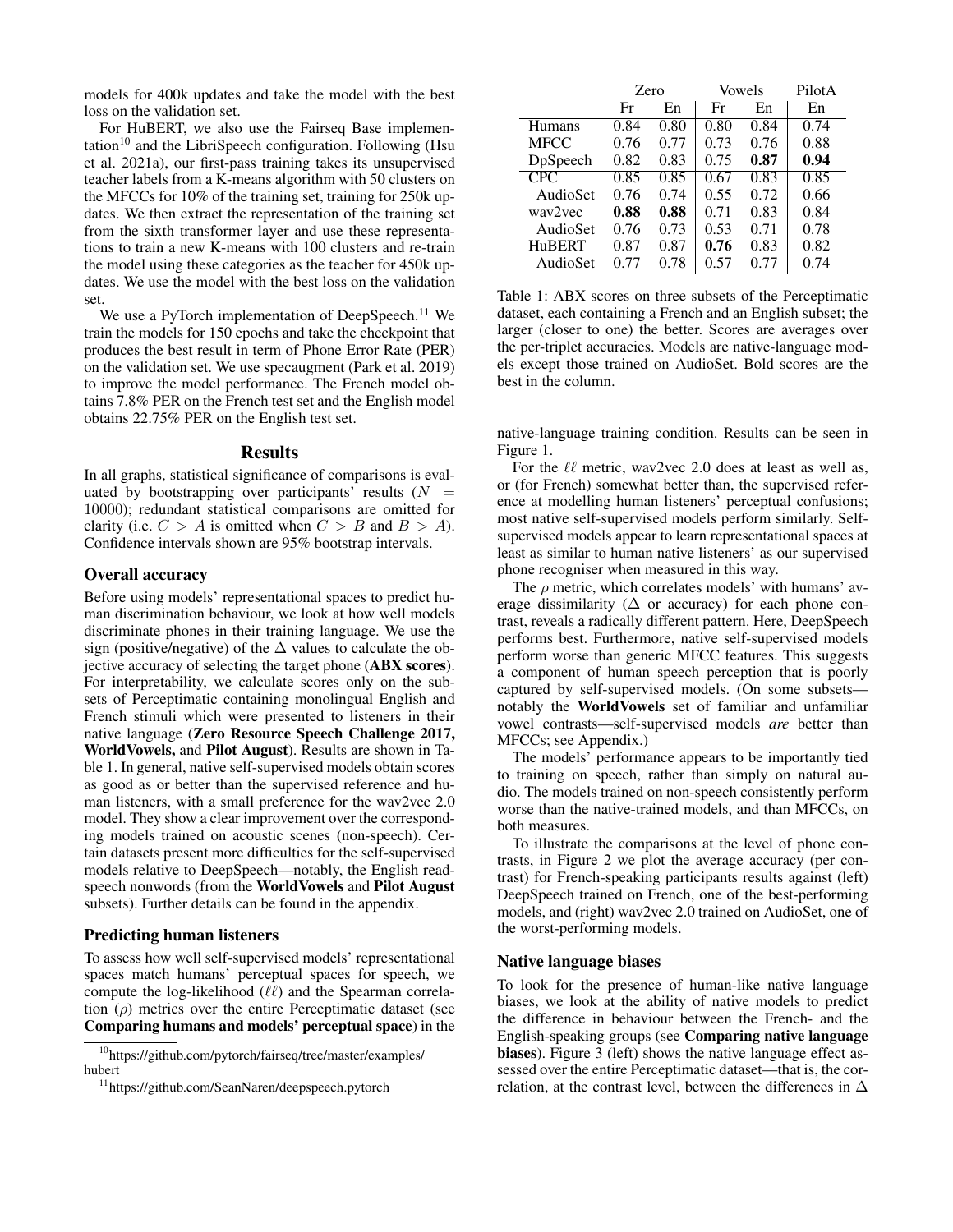

Figure 1: Log-likelihood values (top: shorter/higher bars are better) and Spearman correlation (bottom: taller bars are better) for French (*left*) and English participants (*right*). Stars indicate that the pairwise difference is significant. The supervised reference is in white to distinguish it from the native self-supervised models in light grey and the baselines in darker grey (neutral acoustic features and models trained on acoustic scenes).

across language-training conditions, on the one hand, and the differences in accuracy for the two listener groups, on the other. As before, DeepSpeech performs well; unlike some of the previous results at the phone contrast level, CPC is competitive with DeepSpeech at predicting differences in groups. HuBERT and wav2vec 2.0, on the other hand, appear to be learning a language-neutral speech perception space.

Figure 3 (right) shows the same analysis, but on only the WorldVowels dataset. The stimuli in this dataset are constructed to specifically induce different discrimination behaviour between the two language groups. Here, Deep-Speech shows a much better ability to predict native language effects, both in the absolute, and relative to the other models. As this analysis is done at the level of phone contrasts, and not individual stimuli, the fact that our supervised reference model is trained to produce phonemic transcriptions probably gives it a head start at predicting differences in discrimination behaviour driven by phone categories.

### **Discussion**

We showed that the self-supervised models we tested seem to learn representational spaces relevant for predicting human phone discrimination. However, while human speech perception is known to be influenced by the set of phones in the native phone inventory—which renders many unfamiliar phones systematically difficult to distinguish—the selfsupervised models we test do not capture systematic effects of contrasts between specific pairs of phones. Unlike our



Figure 2: Average of French listeners' results (higher: better discrimination) against average  $\delta$  from (left) supervised reference trained on phonemic transcriptions (right) wav2vec trained on non-speech recordings. Each point is a contrast. Measures are normalised by dividing by standard deviation over the entire data set, so the two scales are comparable. Black circles are non-native contrasts, white ones are native (French).



Figure 3: Native language effect for each model, the bigger the bar, the better the models capture language specificities in the discrimination behaviour between the two groups. Stars indicate that the pairwise difference is significant. The supervised reference is in white to distinguish it from the self-supervised models in light grey.

supervised reference, their similarity to human perceptual spaces is limited to capturing the discriminability of specific individual stimuli. The models tested were similar, but wav2vec 2.0 showed a slight advantage for predicting this kind of behaviour.

We have also shown that training on speech data is essential to obtaining a human-like perceptual space: for all of our metrics, training on speech leads to better results than training on acoustic scenes. This strongly suggests that the benefits of self-supervised speech models comes from learning characteristics of human speech, not simply the fact that they are better general audio features. We speculate that this is not just important to their ability to predict human speech perception and to discriminate phones, but also of their (related) utility for doing downstream tasks such as ASR.

What these models learn about speech, however, is not typically language-specific—at least, not in the same way that human perception is. Wav2vec 2.0 and HuBERT do not model language-specific differences in human speech perception, and can be seen as modelling a language-neutral or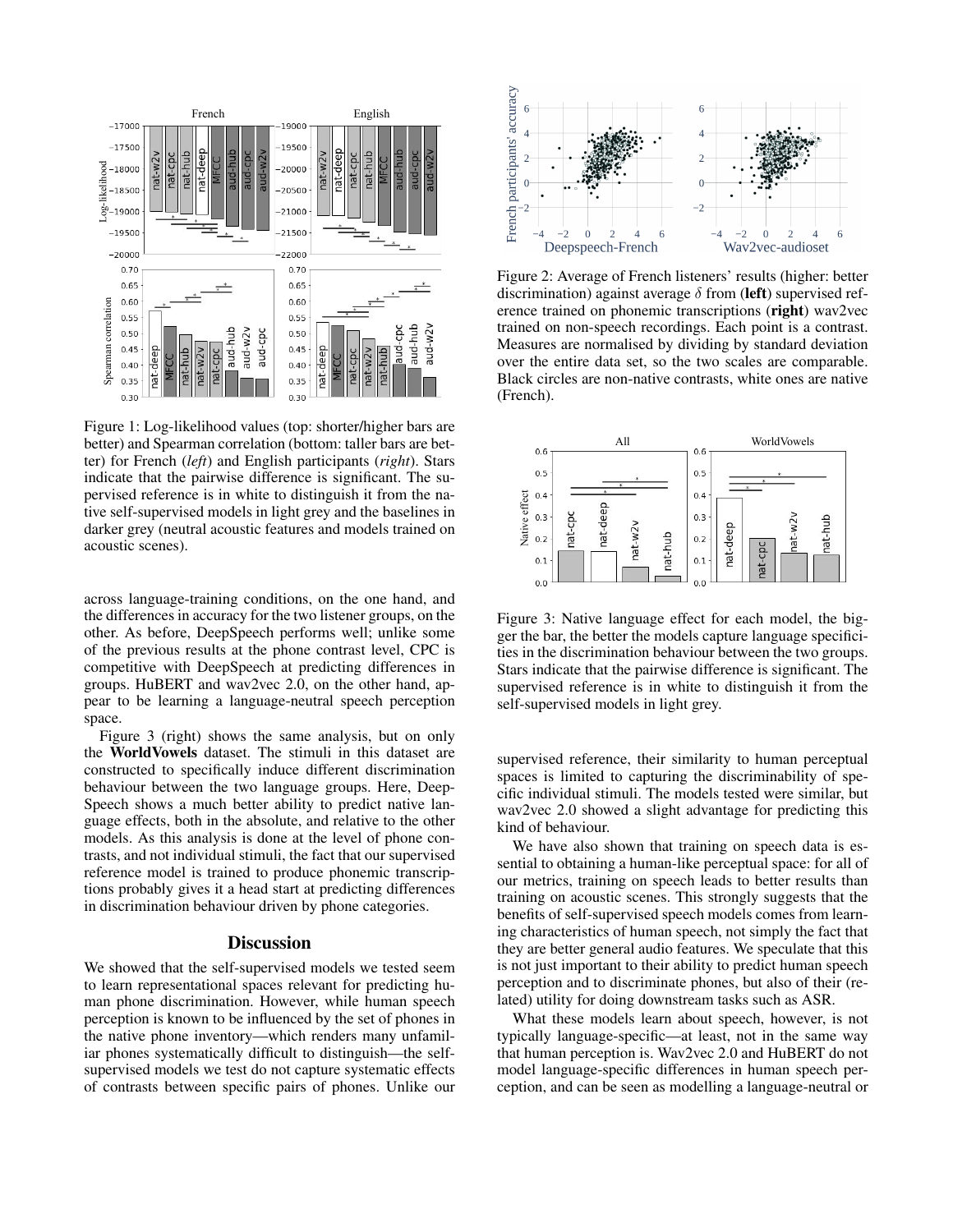universal speech perception space. We note that the idea of self-supervised models learning universal speech features is consistent with the fact that models trained on one language, or multilingually, have proven useful for representing speech in unseen languages (Riviere et al. 2020).

CPC does capture effects of native language on perception, but to a far lesser extent than our supervised reference. Our CPC model differs from the other models tested in its small size, its causal architecture (wav2vec and HuBERT use transformers), and in that it does not use masking during its training.

One possible explanation for the limitations we observe is insufficiency of training data: the models in question have generally shown good performance on downstream tasks when pre-trained on large amounts of data. We tested this using available pretrained wav2vec and HuBERT models trained on much larger amounts of data. The detailed results can be found in the appendix. The models show a slight improvement, but, when looking at the  $\rho$  statistic at the phone contrast level, they are still worse than MFCCs.

Contrary to previous results (Millet and Dunbar 2020a,b), our supervised reference system is quite good at predicting human discrimination behaviour, and clearly predicts a native language effect. The main differences in our experiment are the type of model (DeepSpeech), the type of training objective (phone recognition rather than prediction of orthographic text), and the size of the training corpora (we use less data). Predicting phones rather than orthography seems to be critical (as we demonstrate in the appendix).

Given the advantage supervised phone recognizers show, a different approach to developing more human-like representational spaces in self-supervised models might be the inclusion of tasks or constraints that push them to take into account longer time scales in order to encourage them to construct longer, more phone-like units.

# Acknowledgements

This research was supported by the École Doctorale Frontières du Vivant (FdV) – Programme Bettencourt, by the Connaught Fund and the Arts and Science Tri-Council Bridging Fund, University of Toronto, and by French Agence Nationale de la Recherche grants ANR-17-CE28- 0009 (GEOMPHON), ANR-11-IDFI-023 (IIFR), ANR-11- IDEX-0005 (USPC), ANR-10-LABX-0083 (EFL), ANR-17-EURE-0017 Frontcog, ANR-10-IDEX-0001-02 PSL\*, ANR-19-P3IA-0001 PRAIRIE 3IA Institute. This work was performed using HPC resources from GENCI-IDRIS (Grant 20XX-AD011012415).

### References

Amodei, D.; Ananthanarayanan, S.; Anubhai, R.; Bai, J.; Battenberg, E.; Case, C.; Casper, J.; Catanzaro, B.; Cheng, Q.; Chen, G.; et al. 2016. Deep speech 2: End-to-end speech recognition in english and mandarin. In *International conference on machine learning*, 173–182. PMLR.

Ardila, R.; Branson, M.; Davis, K.; Henretty, M.; Kohler, M.; Meyer, J.; Morais, R.; Saunders, L.; Tyers, F. M.; and

Weber, G. 2019. Common voice: A massively-multilingual speech corpus. *arXiv preprint arXiv:1912.06670*.

Baevski, A.; Zhou, H.; Mohamed, A.; and Auli, M. 2020. wav2vec 2.0: A framework for self-supervised learning of speech representations. *arXiv preprint arXiv:2006.11477*.

Cooke, M.; and Scharenborg, O. 2008. The interspeech 2008 consonant challenge.

Dunbar, E.; Bernard, M.; Hamilakis, N.; Nguyen, T.; de Seyssel, M.; Rozé, P.; Rivière, M.; Kharitonov, E.; and Dupoux, E. 2021. The Zero Resource Speech Challenge 2021: Spoken language modelling. *IEEE Transactions on Pattern Analysis and Machine Intelligence*, 1–1.

Feather, J.; Durango, A.; Gonzalez, R.; and McDermott, J. 2019. Metamers of neural networks reveal divergence from human perceptual systems. In *NeurIPS*, 10078–10089.

Gemmeke, J. F.; Ellis, D. P.; Freedman, D.; Jansen, A.; Lawrence, W.; Moore, R. C.; Plakal, M.; and Ritter, M. 2017. Audio set: An ontology and human-labeled dataset for audio events. In *2017 IEEE International Conference on Acoustics, Speech and Signal Processing (ICASSP)*, 776– 780. IEEE.

Hsu, W.-N.; Bolte, B.; Tsai, Y.-H. H.; Lakhotia, K.; Salakhutdinov, R.; and Mohamed, A. 2021a. HuBERT: Self-Supervised Speech Representation Learning by Masked Prediction of Hidden Units. *arXiv preprint arXiv:2106.07447*.

Hsu, W.-N.; Tsai, Y.-H. H.; Bolte, B.; Salakhutdinov, R.; and Mohamed, A. 2021b. HuBERT: How much can a bad teacher benefit ASR pre-training? In *ICASSP 2021-2021 IEEE International Conference on Acoustics, Speech and Signal Processing (ICASSP)*, 6533–6537. IEEE.

Lakhotia, K.; Kharitonov, E.; Hsu, W.-N.; Adi, Y.; Polyak, A.; Bolte, B.; Nguyen, T.-A.; Copet, J.; Baevski, A.; Mohamed, A.; et al. 2021. Generative spoken language modeling from raw audio. *arXiv preprint arXiv:2102.01192*.

Levy, E. S. 2009. On the assimilation-discrimination relationship in American English adults' French vowel learning. *The Journal of the Acoustical Society of America*, 126(5): 2670–2682.

Matusevych, Y.; Schatz, T.; Kamper, H.; Feldman, N. H.; and Goldwater, S. 2020. Evaluating computational models of infant phonetic learning across languages. *arXiv preprint arXiv:2008.02888*.

Meyer, B. T.; Jürgens, T.; Wesker, T.; Brand, T.; and Kollmeier, B. 2010. Human phoneme recognition depending on speech-intrinsic variability. *The Journal of the Acoustical Society of America*, 128(5): 3126–3141.

Millet, J.; Chitoran, I.; and Dunbar, E. 2021. Predicting non-native speech perception using the Perceptual Assimilation Model and state-of-the-art acoustic models. In *CoNLL 2021 Proceedings, 25th Conference on Computational Natural Language Learning*.

Millet, J.; and Dunbar, E. 2020a. Perceptimatic: A human speech perception benchmark for unsupervised subword modelling. *2020 Interspeech Conference Proceedings*. Millet, J.; and Dunbar, E. 2020b. The Perceptimatic English Benchmark for Speech Perception Models. *2020 Cogsci Conference Proceedings*.